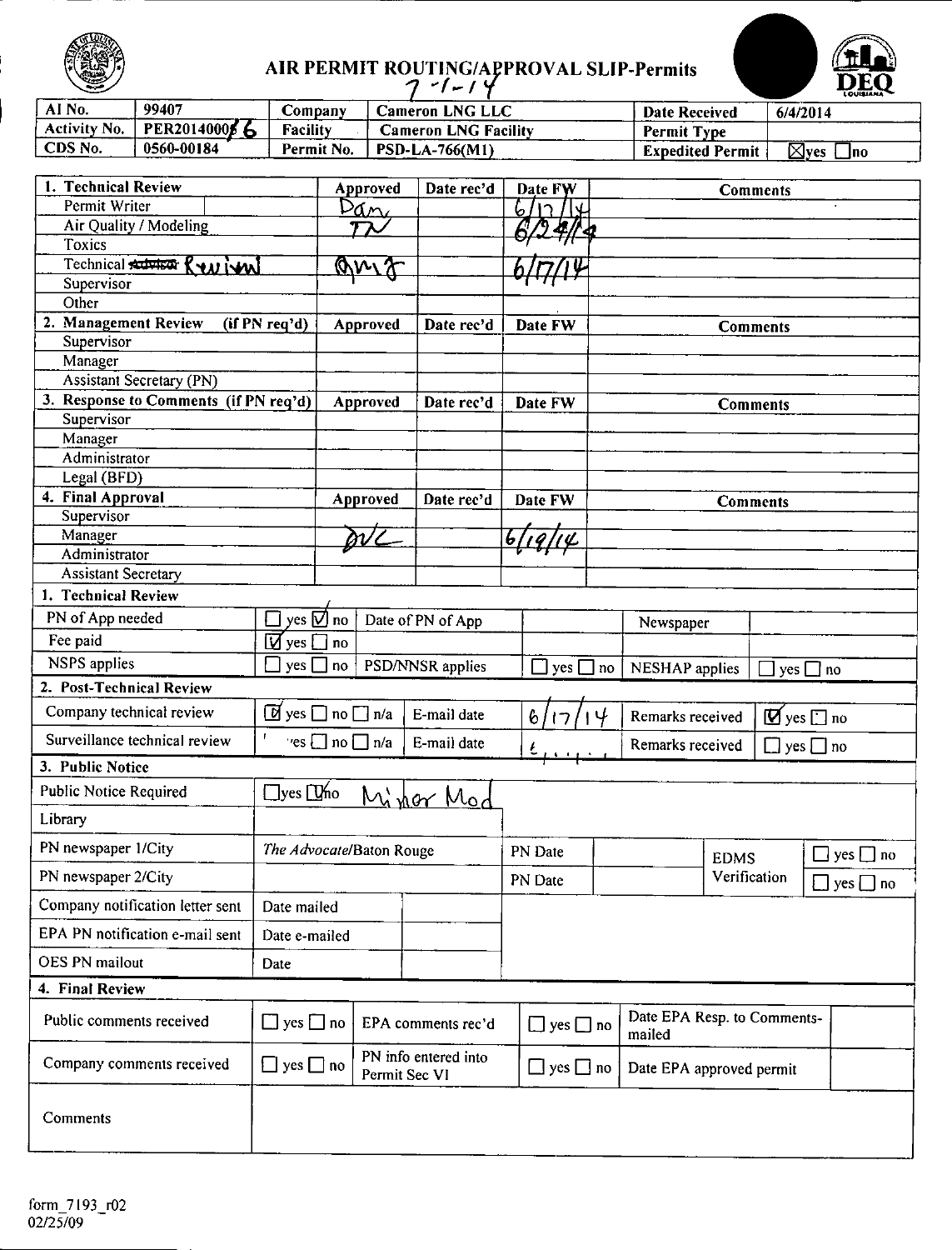**BOBBY JINDAL GOVERNOR** 



PEGGY M. HATCH **SECRETARY** 

### State of Louisiana DEPARTMENT OF ENVIRONMENTAL OUALITY **ENVIRONMENTAL SERVICES**

Certified Mail No.: 7004 2510 0006 3855 7700

Agency Interest No. 99407 Activity No.: PER20140006

Mr. Randy Oakley Cameron LNG, LLC Post Office Box 439 Hackberry, Louisiana 70645

Prevention of Significant Deterioration (PSD) permit, PSD-LA-766(M1), Cameron LNG  $RE:$ Facility, Cameron LNG, LLC, Hackberry, Cameron Parish, Louisiana

Dear Mr. Oakley:

Enclosed is the PSD permit for the facility. Please be advised that pursuant to provisions of the Environmental Quality Act and the Administrative Procedure Act, the Department may initiate review of a permit during its term. However, before it takes any action to modify, suspend or revoke a permit, the Department shall, in accordance with applicable statutes and regulations, notify the permittee by mail of the facts or operational conduct that warrant the intended action and provide the permittee with the opportunity to demonstrate compliance with all lawful requirements for the retention of the effective permit.

Should you have any questions concerning the permit, contact Dan Nguyen at 225-219-3395.

Sincerely,

Whithen

Sam L. Phillips **Assistant Secretary** 

 $Z$ 4  $Z$  $\mathcal{M}$ 

**SLP: DCN** US EPA Region 6  $\mathbf{c}$ :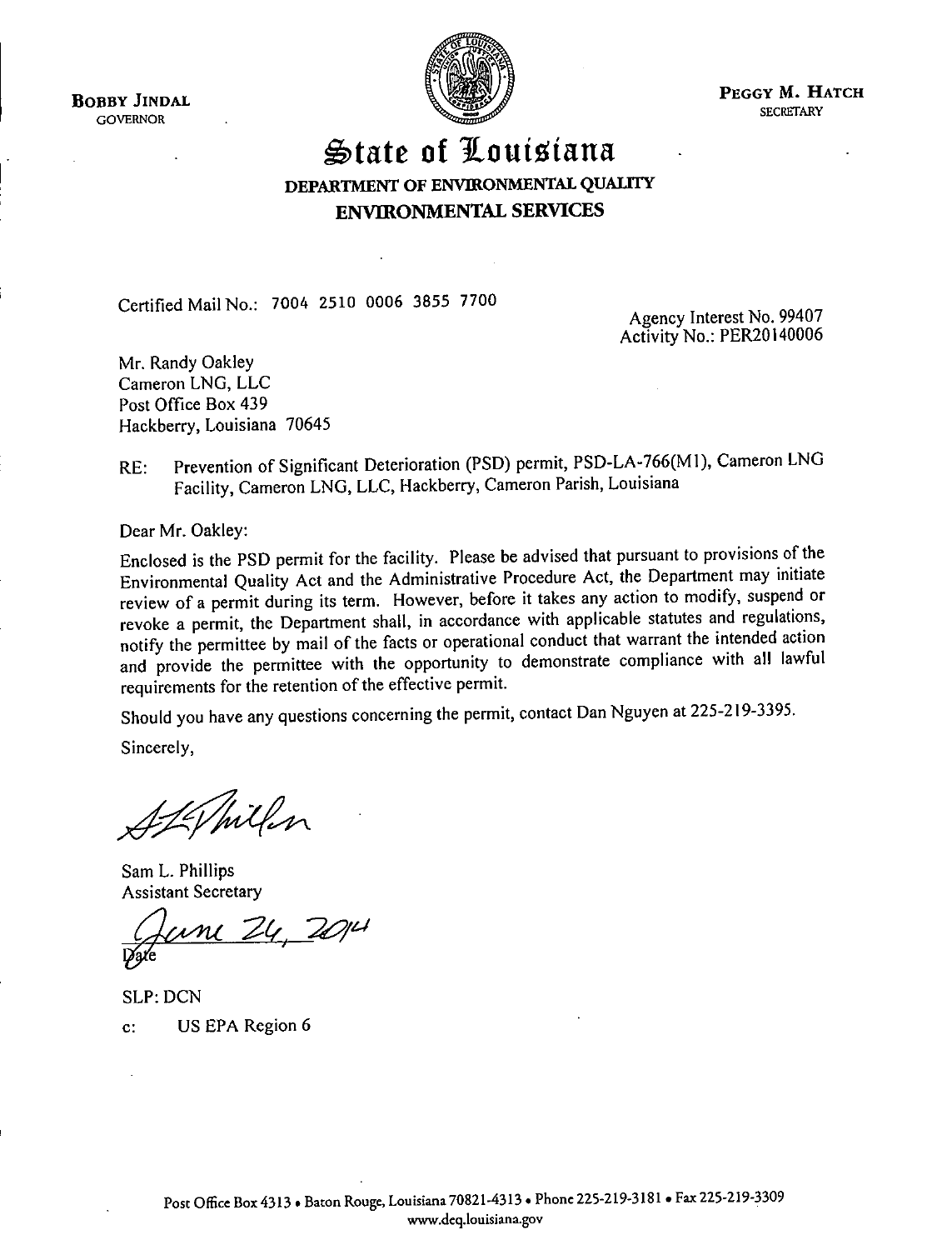### PSD-LA-766(M1) AI No. 99407

### **AUTHORIZATION TO CONSTRUCT AND OPERATE A NEW OR MODIFIED** FACILITY PURSUANT TO THE PREVENTION OF SIGNIFICANT DETERIORATION REGULATIONS IN LOUISIANA ENVIRONMENTAL REGULATORY CODE, LAC 33:III.509

In accordance with the provisions of the Louisiana Environmental Regulatory Code, LAC 33:III.509.

Cameron LNG, LLC Post Office Box 439 Hackberry, Louisiana 70645

is authorized to continue the operations of the LNG vaporization facility and to construct and operate the natural gas liquefaction project at

301 North Main Street Hackberry, Louisiana 70645

subject to the emissions limitations, monitoring requirements and other conditions set forth hereinafter

This permit and authorization to construct shall expire at midnight on April 1, 2015 unless physical on site construction has begun by such date, or binding agreements or contractual obligations to undertake a program of construction of the source are entered into by such date.

24 day of Yune  $-2014.$ Signed this

nil.

Sam L. Phillips **Assistant Secretary** Office of Environmental Services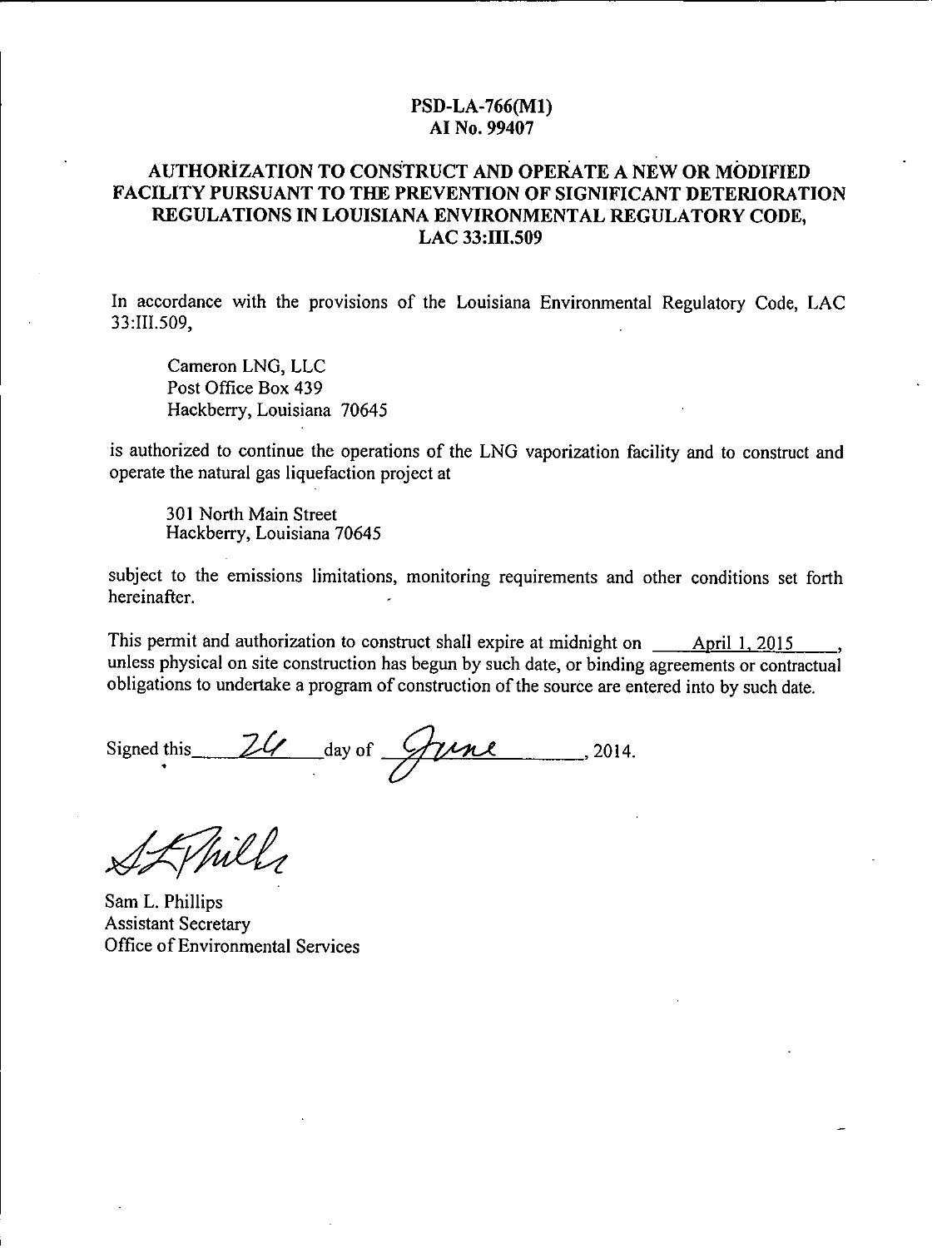### BRIEFING SHEET

### CAMERON LNG FACILITY AGENCY INTEREST NO. 99407 CAMERON LNG, LLC HACKBERRY, CAMERON PARISH, LOUISIANA PSD-LA-766(Ml)

### PURPOSE

To obtain a PSD permit modification for the Cameron LNG Facility.

### RECOMMENDATION

Approval of the proposed permit.

### REVIEWING AGENCY

Louisiana Department of Environmental Quality, Office of Environmental Services, Air Pennits **Division** 

### PROJECT DESCRIPTION

Permits 0560-00184-V5 and PSD-LA-766 authorize Cameron LNG, LLC to construct and operate a proposed natural gas liquefaction facility which will includes six refrigeration compressor turbines, flares, emergency generators, water pumps, and associated equipment.

Cameron LNG requested a permit modification to incorporate design changes to the liquefaction facility as following: I) remove two generators, 2) increase capacity (horsepower) of several generators and firewater pumps engines, 3) increase operating time of emergency generators and firewater pumps from 95 hours/year to 100 hours/year, 4) replace three elevated flares with a ground flare, 5) replace the large condensate tank with two smaller ones, and 6) update emissions accordingly. Permitted emissions in tons per year are as follows:

| Pollutant          | <b>Before</b> | After     | Change       | PSD De<br><b>Minimis</b> | <b>PSD Review</b> |
|--------------------|---------------|-----------|--------------|--------------------------|-------------------|
| $PM_{10}/PM_{2.5}$ | 72.65         | 168.29    | $+95.64$     | 15/10                    | Yes               |
| SO <sub>2</sub>    | 13.59         | 11.84     | $-1.75$      | 40                       | <b>No</b>         |
| NO <sub>x</sub>    | 473.88        | 2,586.52  | $+2,112.64$  | 40                       | <b>Yes</b>        |
| CO                 | 336.12        | 1,094.93  | $+758.81$    | 100                      | Yes               |
| <b>VOC</b>         | 56.97         | 132.48    | $+75.51$     | 40                       | <b>Yes</b>        |
| CO <sub>2</sub> e  |               | 3,983,512 | $+3,983,512$ | 75,000                   | Yes               |
| Lead               |               | 0.002     | $+0.002$     | 0.6                      | <b>No</b>         |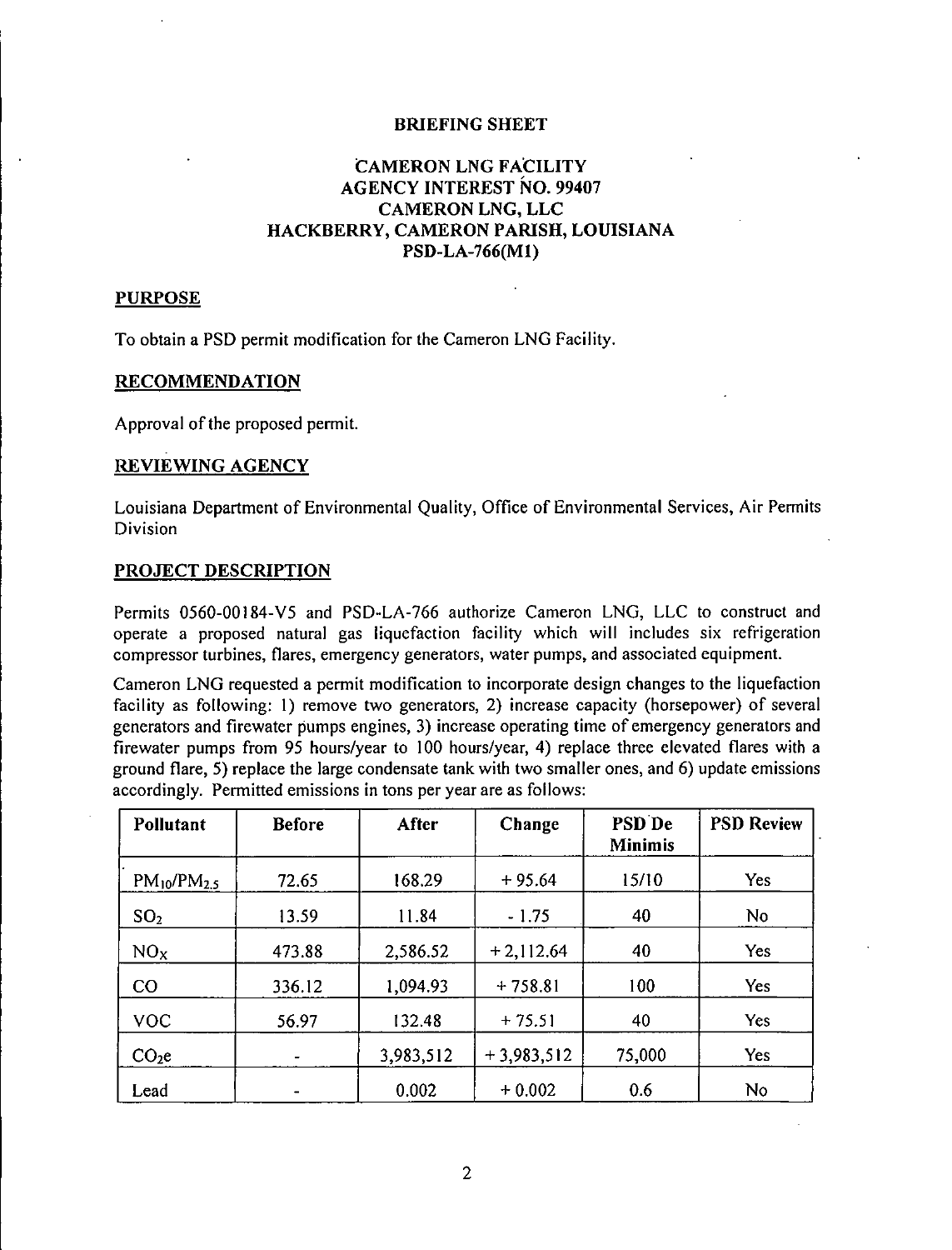### **BRIEFING SHEET**

### **CAMERON LNG FACILITY AGENCY INTEREST NO. 99407 CAMERON LNG, LLC** HACKBERRY, CAMERON PARISH, LOUISIANA PSD-LA-766(M1)

### **TYPE OF REVIEW**

PM<sub>10</sub>/PM<sub>2.5</sub>, NO<sub>X</sub>, CO, VOC, and greenhouse gas (GHG) emissions from the natural gas liquefaction project will increase more than the PSD significance levels. A netting analysis was required. There was no creditable emission reduction within the contemporaneous period. A PSD review was performed for PM10/PM2.5, NO<sub>x</sub>, CO, VOC, and GHG emissions from the project. The PSD analysis was documented in PSD-LA-766.

This design modification will not cause emissions of any criteria pollutants to increase more than their significance levels. The modification is either removing/replacing equipment, or increasing equipment capacity, or increasing operating time. PSD review is not required. However, Permit PSD-LA-766 must be revised to incorporate the proposed changes.

| Emissions           | $PM_{10}/PM_{2.5}$ | SO,     | $NO_{X}$ | CO       | voc     | GHG       | Lead |
|---------------------|--------------------|---------|----------|----------|---------|-----------|------|
| Project             | $+1.30$            | $-0.65$ | $+18.65$ | $+18.68$ | $+7.90$ | $+24,819$ |      |
| Significant         | 15/10              | 40      | 40       | 100      | 40      | 75,000    | 0.6  |
| <b>PSD</b> Required | No                 | No      | No       | No       | No      | No        | No   |

### BEST AVAILABLE CONTROL TECHNOLOGY (BACT)

Turbines: The use of dry low  $NO<sub>x</sub>$  (DLN) burner technology to limit maximum  $NO<sub>x</sub>$  emissions from turbines to 15.0 ppm@15%  $O_2$  is determined as BACT for NO<sub>x</sub> emissions. The use of good combustion practices to limit maximum CO emissions from turbines to 0.040 lb/MM BTU is determined as BACT for CO emissions. Good combustion practices and the use of natural gas are determined as BACT for VOC and PM/PM<sub>10</sub> emissions. Utilizing high thermal efficiency turbines that are fueled by natural gas in combination with good combustion/operating practices is BACT for GHG.

Water Pump and Generator Engines: Complying with requirements of 40 CFR 60 Subpart IIII is determined as BACT for NO<sub>X</sub>, CO, VOC, and PM/PM<sub>10</sub> emissions. Good combustion and proper operating practices are determined as BACT for GHG emissions.

Thermal Oxidizers: Good equipment design and proper operating practices are BACT for PM<sub>10</sub>/PM<sub>2.5</sub>, NO<sub>X</sub>, CO, and VOC. Using natural gas as low carbon fuels and good combustion/operating practices are determined as BACT for GHG.

Flare: Proper plant operations to minimize flare gas and maintain the presence of the flame when the gas is routed to the flare - determined as BACT for  $PM/PM_{10}/PM_{2.5}$ , NO<sub>x</sub>, CO, VOC, and GHG.

Storage Tanks: A closed vent and a control system that meet requirements of 40 CFR 60 Subpart Kb are BACT for VOC.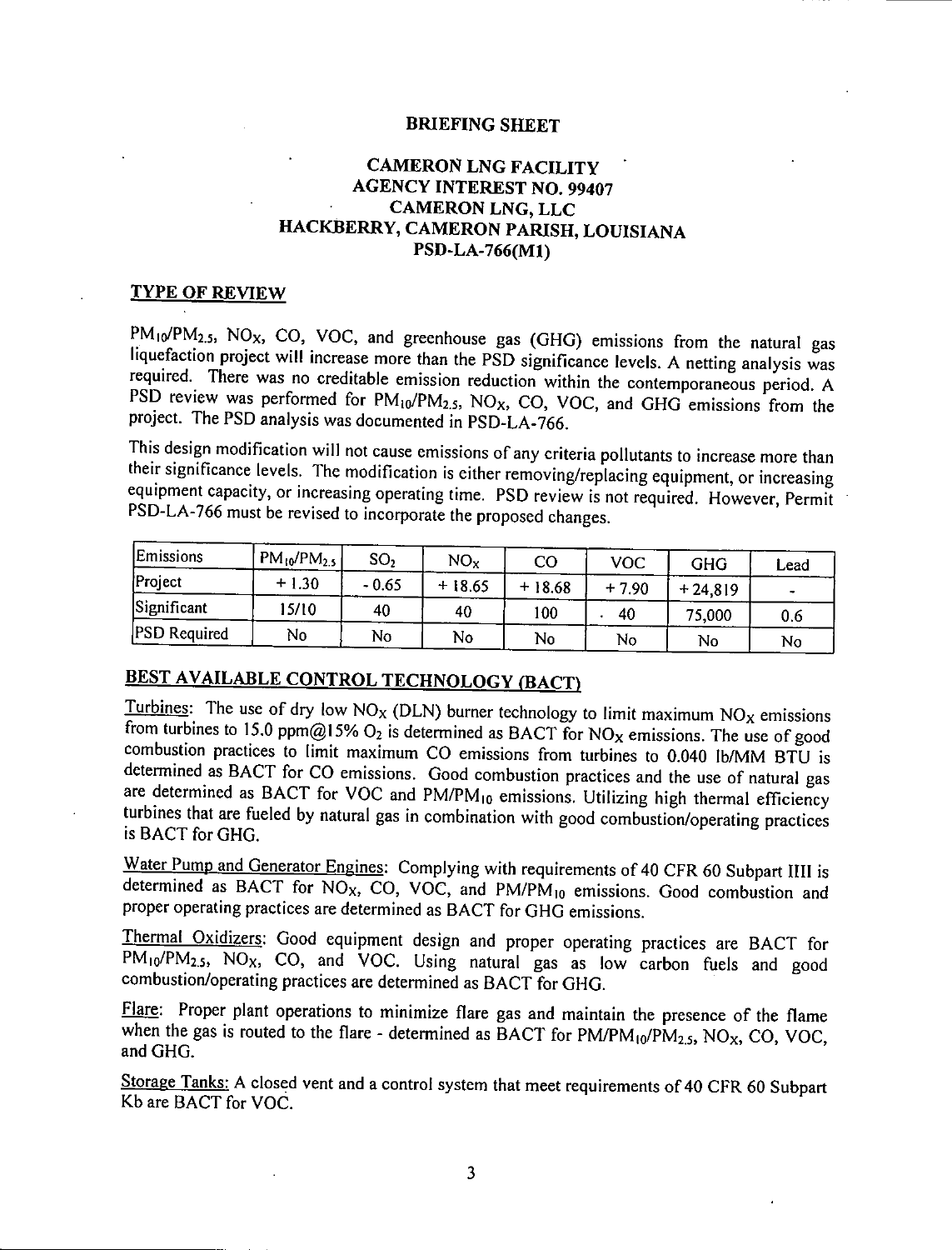### **BRIEFING SHEET**

### **CAMERON LNG FACILITY AGENCY INTEREST NO. 99407 CAMERON LNG, LLC** HACKBERRY, CAMERON PARISH, LOUISIANA PSD-LA-766(M1)

Truck Loading Operation: Vapor balanced loading in combination with good equipment design and proper operating practices are BACT for VOC emissions from truck loading.

Fugitives: All rotary pumps and compressors handling volatile organic compounds having a true vapor pressure of 1.5 psia or greater at handling conditions shall be equipped with mechanical seals or other equivalent equipment (LAC 33:III.2111) - Determined as BACT for VOC emissions. Conducting a leak detection and repair (LDAR) program is BACT for GHG.

### AIR QUALITY IMPACT ANALYSIS

Prevention of Significant Deterioration (PSD) regulations require an analysis of existing air quality for those pollutants emitted in significant amounts from a proposed facility.  $PM_{10}/PM_{2.5}$ , NO<sub>x</sub>, CO, VOC, and GHG were the pollutants of interest for this facility. Screen dispersion modeling indicated that  $PM_{10}/PM_{2.5}$  and CO emissions from the proposed facility will be below the PSD significant impact level and monitoring exemption level. Preconstruction monitoring, refined modeling, and incremental modeling are not required for these pollutants.

Screen dispersion modeling indicated that  $NO<sub>x</sub>$  emissions from the proposed facility will be above the PSD significant impact level and monitoring exemption level. Refined model is required. The refined model indicated that the project contribution to the impact is minimal (less than the NAAQS). Preconstruction monitoring and incremental modeling are not required. Modeling for GHG emissions is not required. An ozone analysis was performed. The project will have insignificant impacts on 8-hour ozone.

### **ADDITIONAL IMPACTS**

Soils, vegetation, and visibility will not be adversely impacted by the proposed facility, nor will any Class I area be affected. The project will not result in any significant secondary growth effects.

### PROCESSING TIME

| Application:                   | June 2, 2014  |
|--------------------------------|---------------|
| Additional Information:        | June 12, 2014 |
| <b>Effective Completeness:</b> | June 23, 2014 |

### PUBLIC NOTICE

A Public notice is not required for a minor modification.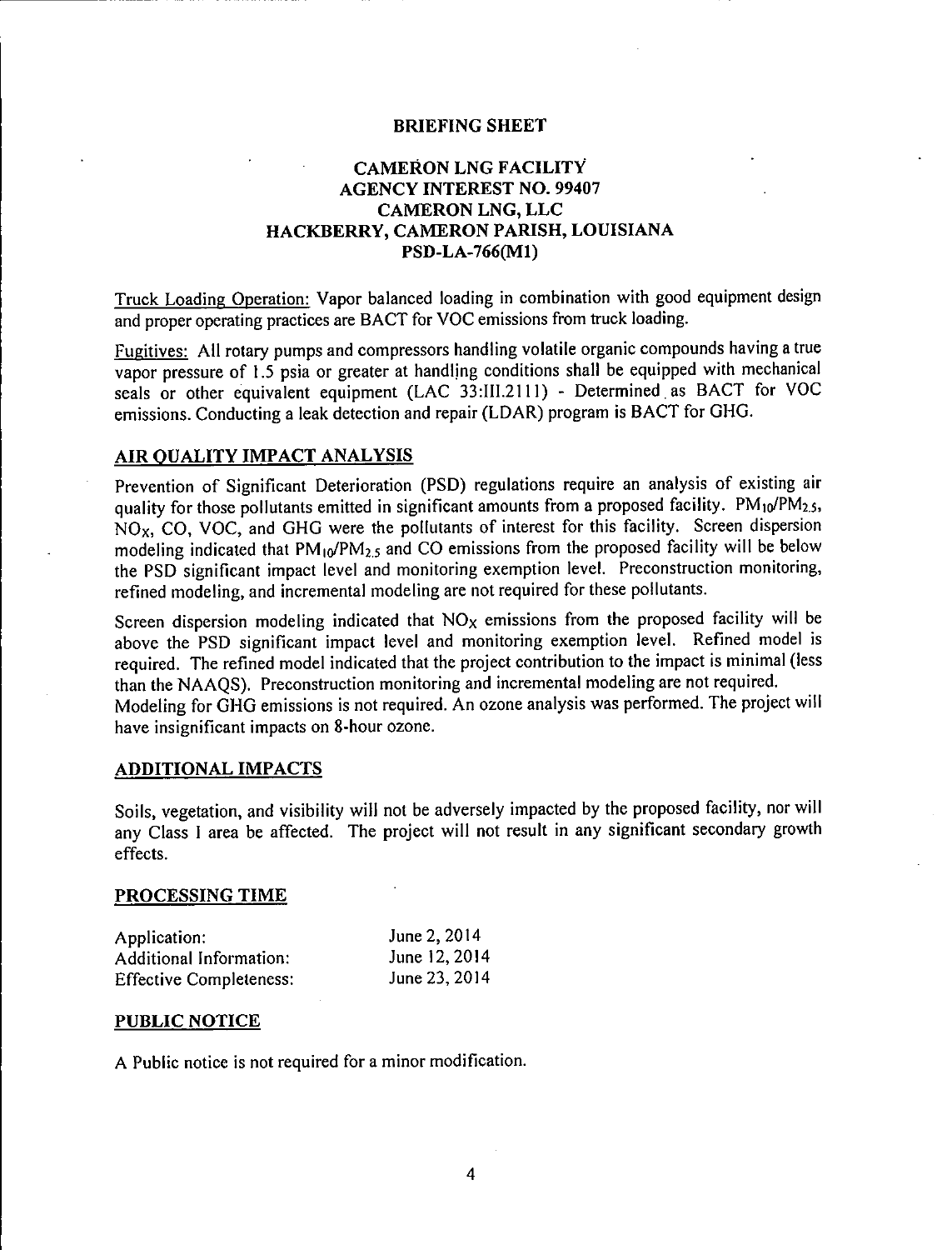### **CAMERON LNG FACILITY AGENCY INTEREST NO. 99407 CAMERON LNG, LLC** HACKBERRY, CAMERON PARISH, LOUISIANA PSD-LA-766(M1), JUNE 23, 2014

### L. **APPLICANT**

Cameron LNG, LLC Post Office Box 439 Hackberry, Louisiana 70645

### II. **LOCATION**

Cameron LNG Facility is located at 301 North Main Street, Hackberry, Louisiana 70645. Approximate NAD83 UTM coordinates are 467.9 kilometers East and 3,322.1 kilometers North, zone 15.

### III. PROJECT DESCRIPTION

Cameron LNG facility currently imports, stores, and re-gasifies liquefied natural gas (LNG) for the U.S. natural gas markets. LNG from ships is unloaded, stored in atmospheric storage tanks, re-gasified using ten submerged combustion vaporizers, and then injected into a sales pipeline. The facility has capacity to re-gasify 1.60 billion scf/day of natural gas.

Permits 0560-00184-V5 and PSD-LA-766 authorize Cameron LNG, LLC to construct and operate a natural gas liquefaction facility which will includes six refrigeration compressor turbines, flares, emergency generators, water pumps, and associated equipment.

Cameron LNG requested a permit modification to incorporate design changes to the proposed liquefaction facility as following: 1) remove two generators, 2) increase capacity (horsepower) of several generators and firewater pumps engines, 3) increase operating time of emergency generators and firewater pumps from 95 hours/year to 100 hours/year, 4) replace three elevated flares with a ground flare, 5) replace the large condensate tank with two smaller ones, and 6) update emissions accordingly. Permitted emissions in tons per year are as follows:

| Pollutant          | <b>Before</b>  | After     | Change       | <b>PSD De</b><br><b>Minimis</b> | <b>PSD</b><br><b>Review</b> |
|--------------------|----------------|-----------|--------------|---------------------------------|-----------------------------|
| $PM_{10}/PM_{2.5}$ | 72.65          | 168.29    | $+95.64$     | 15/10                           | Yes                         |
| SO <sub>2</sub>    | 13.59          | 11.84     | $-1.75$      | 40                              | No                          |
| NO <sub>x</sub>    | 473.88         | 2,586.52  | $+2,112.64$  | 40                              | Yes                         |
| <b>CO</b>          | 336.12         | 1,094.93  | $+758.81$    | 100                             | Yes                         |
| <b>VOC</b>         | 56.97          | 132.48    | $+75.51$     | 40                              | Yes                         |
| CO <sub>2</sub> e  | $\blacksquare$ | 3,983,512 | $+3,983,512$ | 75,000                          | Yes                         |
| Lead               |                | 0.002     | $+0.002$     | 0.6                             | No                          |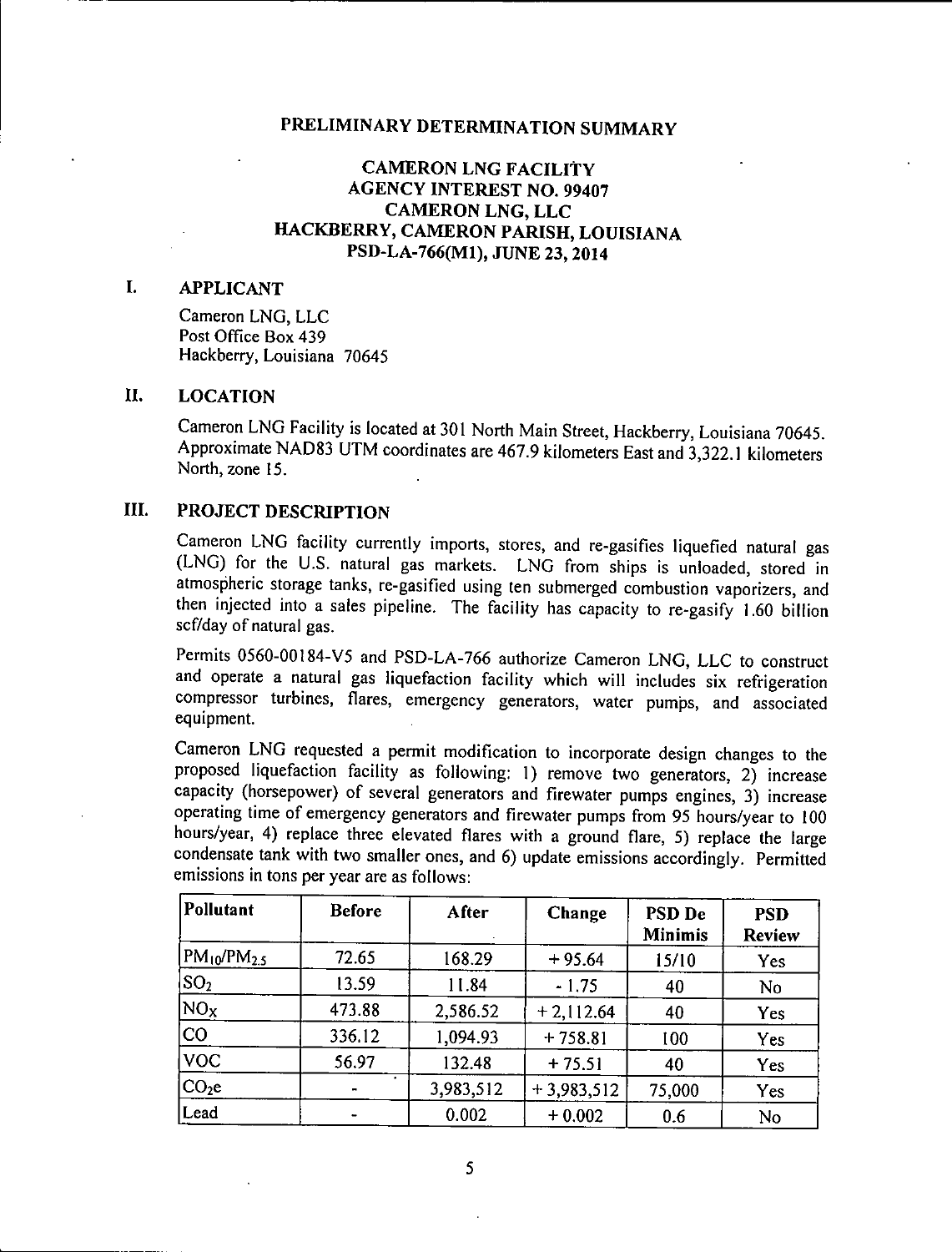### **CÁMERON LNG FACILITY AGENCY INTEREST NO. 99407 CAMERON LNG, LLC** HACKBERRY, CAMERON PARISH, LOUISIANA PSD-LA-766(M1), JUNE 23, 2014

 $PM_{10}/PM_{2.5}$ , NO<sub>X</sub>, CO, VOC, and greenhouse gas (GHG) emissions from the natural gas liquefaction project will increase more than the PSD significance levels. A netting There was no creditable emission reduction within the analysis was required. contemporaneous period. A PSD review was performed for  $PM_{10}/PM_{2.5}$ , NO<sub>x</sub>, CO, VOC, and GHG emissions from the project. The PSD analysis was documented in PSD-LA-766.

This design modification will not cause any emissions of criteria pollutants to increase more than their significance levels. The modification is either removing/replacing equipment, or increasing equipment capacity, or increasing operating time. PSD review is not required. However, Permit PSD-LA-766 must be revised to incorporate the proposed changes.

| <b>Emissions</b>    | $ PM_{10}/PM_{2.5} $ | SO,     | NO <sub>x</sub> | $\rm CO$ | <b>VOC</b> | GHG       | Lead |
|---------------------|----------------------|---------|-----------------|----------|------------|-----------|------|
| Project             | $+1.30$              | $-0.65$ | $+18.65$        | $+18.68$ | $+7.90$    | $+24.819$ |      |
| Significant         | 15/10.               | 40      | 40              | 100      | 40         | 75,000    | 0.6  |
| <b>PSD</b> Required | No                   | No      | No              | No       | No         | No        | No   |

### IV. **SOURCE IMPACT ANALYSIS**

A proposed net increase in the emission rate  $PM_{10}/PM_{2.5}$ , NO<sub>X</sub>, CO, VOC, and greenhouse gas (GHG) above de minimis levels for new major stationary sources requires review under Prevention of Significant Deterioration regulations, LAC 33:III.509. PSD review entails the following analyses:

- A determination of the Best Available Control Technology (BACT); A.
- An analysis of the existing air quality and a determination of whether or not **B.** preconstruction or post-construction monitoring will be required;
- An analysis of the source's impact on total air quality to ensure compliance with the  $C_{\cdot}$ National Ambient Air Quality Standards (NAAOS);
- An analysis of the PSD increment consumption; D.
- An analysis of the source related growth impacts; E.
- F. An analysis of source related growth impacts on soils, vegetation, and visibility;
- G. A Class I Area impact analysis; and
- H. Toxic impacts

### BEST AVAILABLE CONTROL TECHNOLOGY А.

Under current PSD regulations, an analysis of "top down" BACT is required for the control of each regulated pollutant emitted from a new major source in excess of the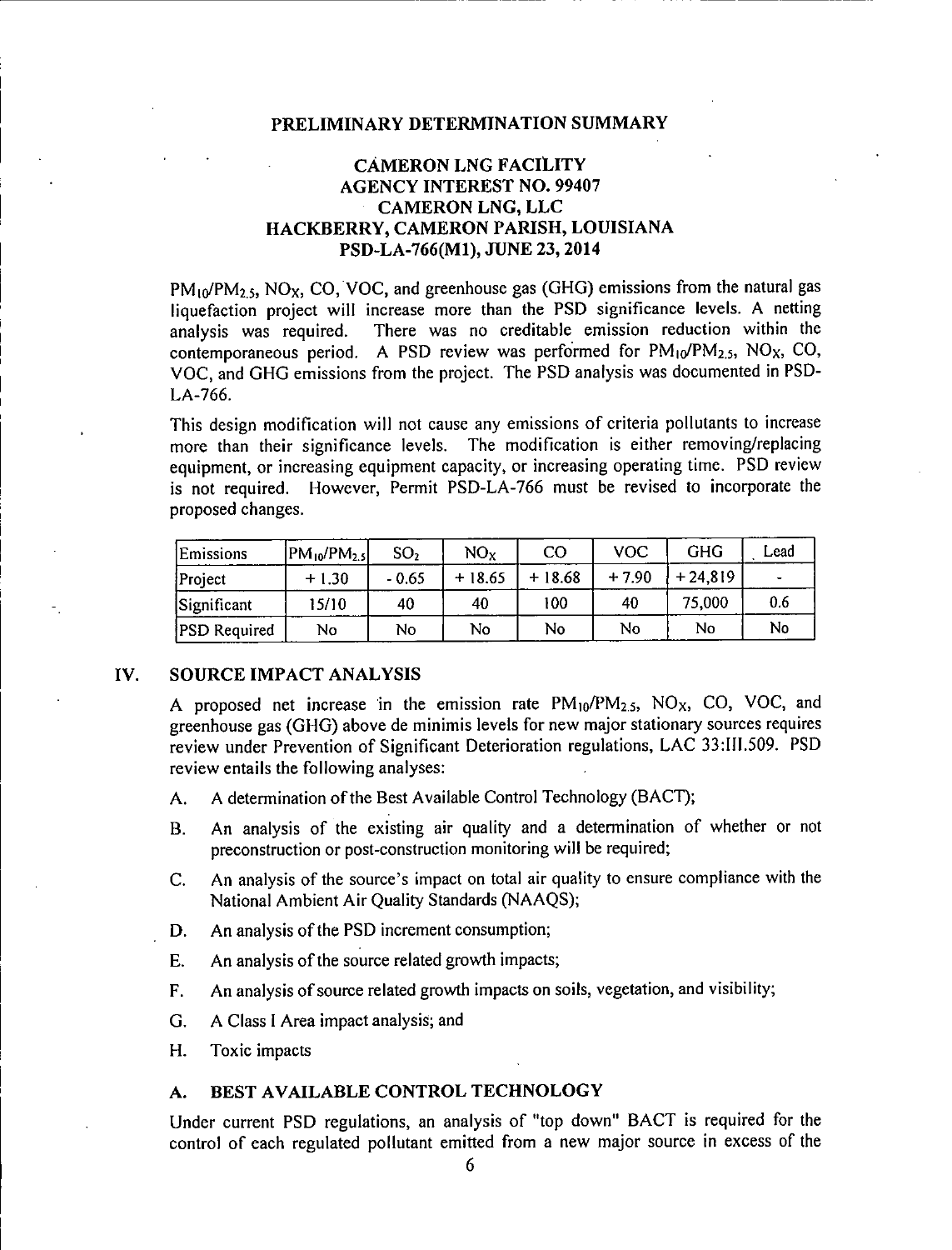### **CAMERON LNG FACILITY AGENCY INTEREST NO. 99407 CAMERON LNG, LLC** HACKBERRY, CAMERON PARISH, LOUISIANA PSD-LA-766(M1), JUNE 23, 2014

specified significant emission rates. The top down approach to the BACT process involves determining the most stringent control technique available for a similar or identical source. If it can be shown that this level of control is infeasible based on technical, environmental, energy, and/or cost considerations, then it is rejected and the next most stringent level of control is determined and similarly evaluated. This process continues until a control level is arrived at which cannot be eliminated for any technical, environmental, or economic reason. A technically feasible control strategy is one that has been demonstrated to function efficiently on identical or similar processes.

Cameron LNG requested a permit modification to incorporate design changes of the proposed liquefaction section as following: 1) remove two generators, 2) increase capacity (horsepower) of several generators and firewater pumps engines, 3) increase operating time of emergency generators and firewater pumps from 95 hours/year to 100 hours/year, 4) replace three elevated flares with a ground flare, 5) replace the large condensate tank with two smaller ones, and 6) update emissions accordingly.

The proposed changes are considered as parts of the natural gas liquefaction project. Therefore, BACT and an air quality analysis must be addressed proposed equipment. BACT for un-affected equipment will not be re-evaluated.

### BACT for  $PM_{10}/PM_{2.5}$ , NO<sub>X</sub>, CO, and VOC emissions from IC engines

Cameron LNG proposed diesel-fired IC engines for fire water pumps, river water pumps, and emergency generators. The engines are subject to PM<sub>10</sub>, NO<sub>X</sub>, CO, and VOC standards of 40 CFR 60 (New Source Performance Standards, NSPS), Subpart IIII. The engines also comply with 40 CFR 63 (National Emissions Standards for Hazardous Air Pollutants) Subpart ZZZZ by complying with 40 CFR 60 Subpart IIII. Because the engines will be subject to the NSPS standards and each engine will not operate more than 100 hours/year, additional control will not be practical. Compliance with standards of 40 CFR 60 Subpart IIII was determined as BACT for  $PM_{10}/PM_{2.5}$ , NO<sub>x</sub>, CO, and VOC emissions. Cameron LNG proposed to increase the sizes and operating times of three generators, three firewater pumps, and two river water pumps. The newly proposed engines will subject to the same regulations with the previously proposed units. Therefore, complying with 40 CFR 60 Subpart IIII is BACT for the proposed engines.

### BACT for  $PM_{10}/PM_{2.5}$ , NO<sub>X</sub>, CO, and VOC emissions from the flare

Proper plant operations to minimize flare gas and maintain the presence of a flame at the flare tip when the vent gas is routed to the flare were determined as BACT for PM<sub>10</sub>/PM<sub>2.5</sub>, NO<sub>X</sub>, CO, and VOC emissions from three previously proposed flares. Cameron LNG proposed to replace these flares with a ground flare. Emissions from the ground flare will be controlled by BACT that were determined for the previously proposed flares.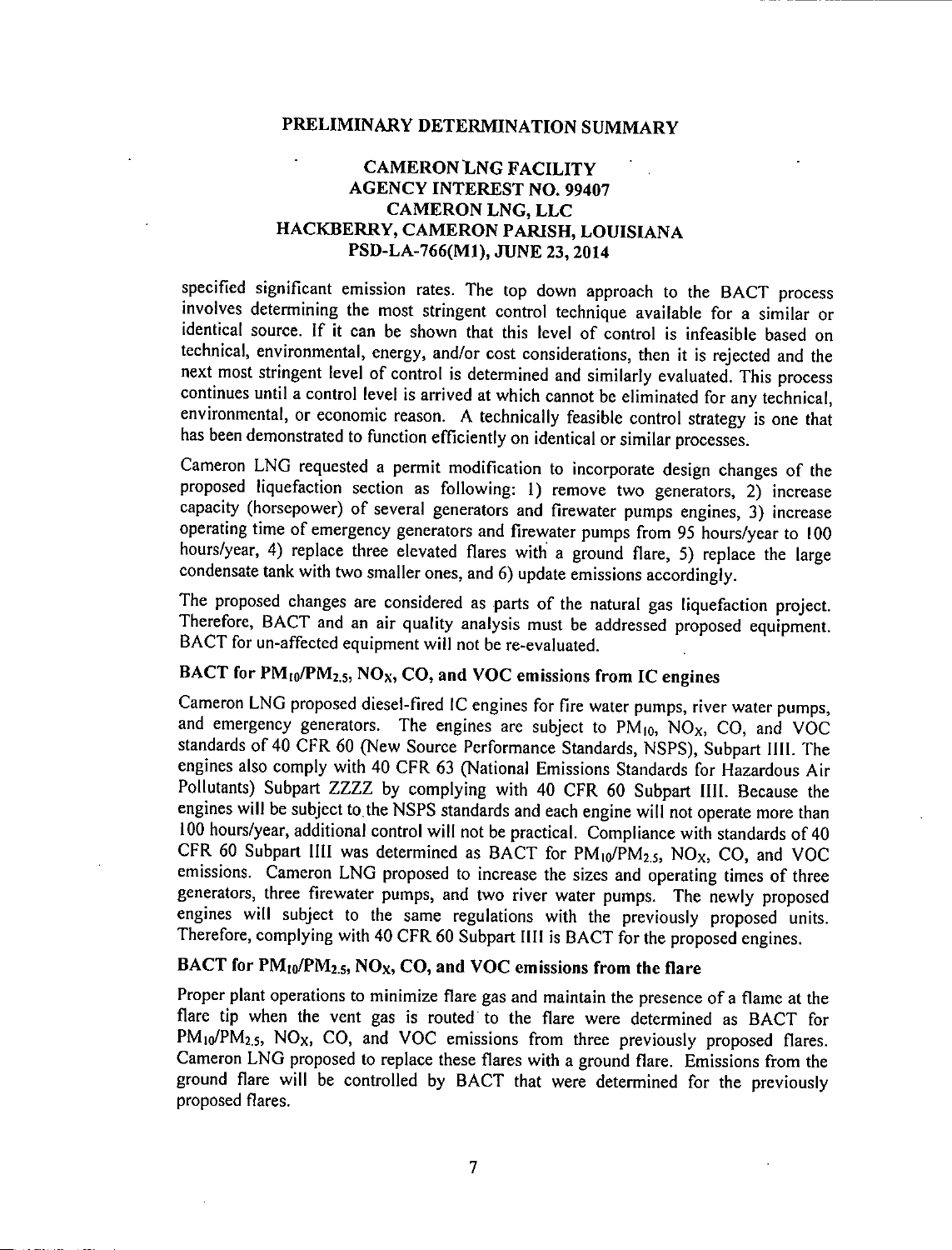### **CAMERON LNG FACILITY AGENCY INTEREST NO. 99407 CAMERON LNG, LLC** HACKBERRY, CAMERON PARISH, LOUISIANA PSD-LA-766(M1), JUNE 23, 2014

### BACT for VOC emissions from the condensate tanks

A closed vent system vented to a control device that meet requirements of NSPS Subpart Kb was determined as BACT for VOC emissions from the previously proposed tank. Cameron LNG proposed to replace this tank with two smaller units which will utilize the same VOC emission control technology. A closed vent system vented to a control device that meet requirements of NSPS Subpart Kb is BACT for VOC emissions from two condensate tanks.

### **BACT** for Greenhouse Gas (GHG) Emissions

ÿ.

l.

Ú,

The following BACT were selected for GHG emissions from the previously proposed natural gas liquefaction facility: 1) Utilizing natural gas fired high thermal efficiency turbines in combination with good combustion/operating practices, 2) Implementing a leak detection and repair (LDAR) program to minimize methane emissions from fugitive components, 3) Proper plant operations to minimize flare gas, 4) Fueling by natural gas and good combustion / operating practices for thermal oxidizers, and 4) Good combustion/operating practices for IC engines.

The proposed changes will increase GHG emissions by 24,819 tons/year or 0.63%. With this small percentage increase, BACT determination for equipment at the natural gas liquefaction facility will not change. The BACT for GHG documented in PSD-LA-766.

### ANALYSIS OF EXISTING AIR OUALITY **B**.

Cameron LNG conducted an air quality analysis for the initial natural gas liquefaction project. However, emissions from the proposed project were revised. The analysis was re-evaluated.

Screen dispersion modeling indicated that  $PM_{10}/PM_{2.5}$  and CO emissions from the proposed facility will be below the PSD significant impact level and monitoring exemption level. Preconstruction monitoring, refined modeling, and incremental modeling are not required for these pollutants. Modeling for GHG emissions is not required.

Screen dispersion modeling indicated that NO<sub>x</sub> emissions from the proposed facility will be above the PSD significant impact level and monitoring exemption level. Refined model is required. Preconstruction monitoring and incremental modeling are not required.

Cameron LNG proposed to construct a natural gas liquefaction facility adjacent to the existing LNG vaporization section. The liquefaction operations are in the opposite direction to the vaporization operations. Therefore, even though this permit allows Cameron LNG both to re-gasify and liquefy natural gas at the same time, Cameron LNG will most likely either re-gasify or liquefy natural gas at any given time. So, the most significant impact on ambient air will occur when the facility liquefies or re-gasifies

8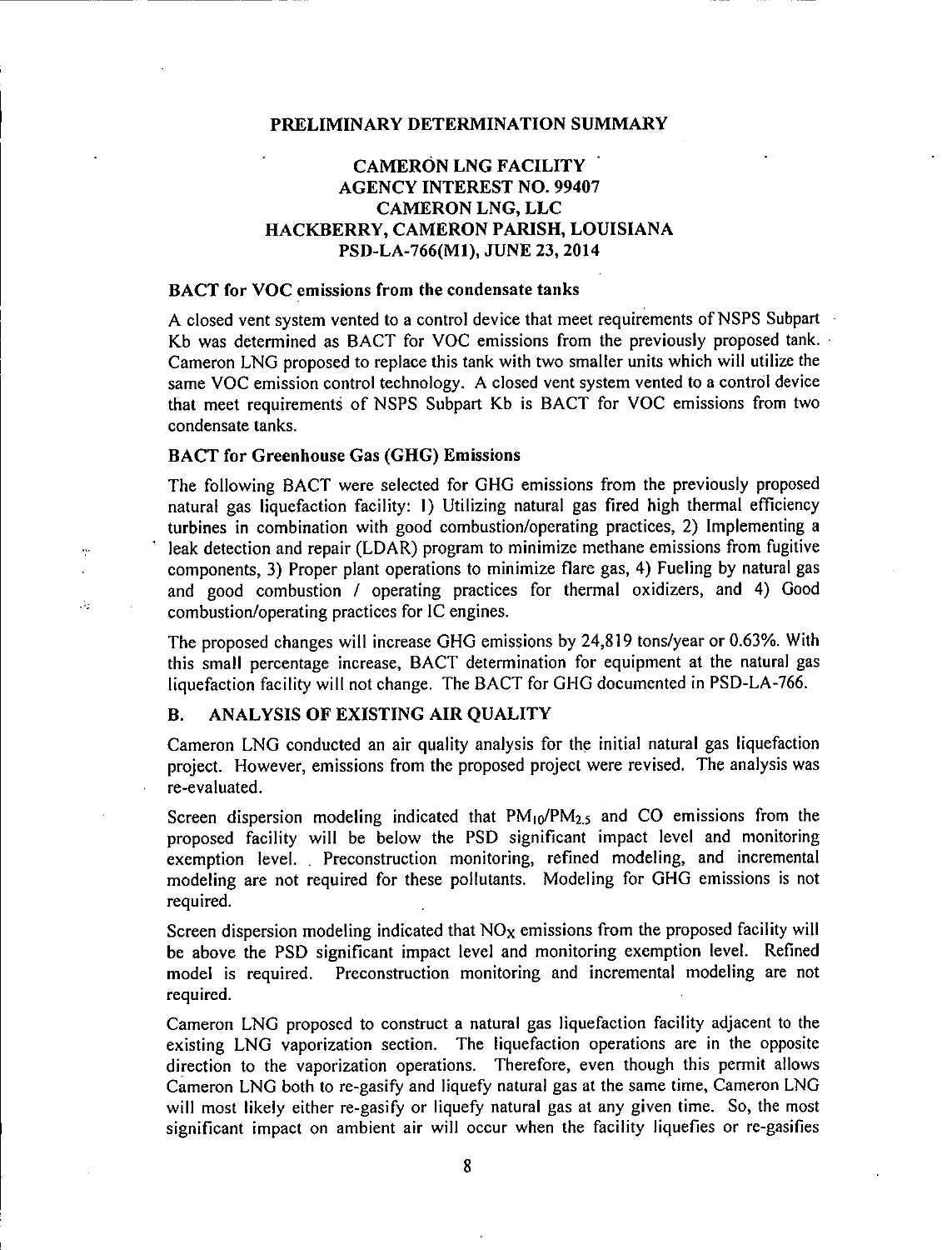### **CAMERON LNG FACILITY AGENCY INTEREST NO. 99407 CAMERON LNG, LLC** HACKBERRY, CAMERON PARISH, LOUISIANA PSD-LA-766(M1), JUNE 23, 2014

natural gas at full capacity. However, emissions from the re-gasification operations are below the PSD major source thresholds, an air quality analysis is not required. Therefore, emissions from the LNG vaporization section are not expected to have any significant impacts on the ambient air.

### NATIONAL AMBIENT AIR QUALITY STANDARDS (NAAQS) ANALYSIS  $\overline{C}$ .

The refined model indicated that the project contribution to the impact is minimal (less than the NAAQS). The impact of this project revision on ozone will be minimal. The ozone analysis conducted for the initial natural gas liquefaction project is detailed in the following paragraphs.

Following USEPA modeling guidance for ozone modeling of the 8-hour NAAQS, stateof-science photochemical modeling has been conducted to estimate the project impacts of the proposed Cameron LNG project impacts on 8-hr ozone air quality in the Houston/Galveston and Beaumont/Port Arthur areas. The modeling was based on the final modeling database developed by LDEQ for the Baton Rouge Re-designation plan for June 2006, a period of high ozone in the Galveston/Port Arthur region. The project impacts were evaluated both at the monitor locations and at areas removed from the monitors and an absolute basis, and using the EPA preferred relative response factor basis.

On a relative basis at the ozone monitors the project impact is estimated to change the 8hour design value by a maximum of 0.2 ppb at three monitors in Calcasieu Parris and at two monitors in Jefferson County, Texas. On the relative basis at areas removed from the monitors the maximum impact the model does not impact any areas greater than 1 ppb either on-land or off-shore.

Using the Region VI suggested absolute basis metrics the project is estimated to impact on-land grid cells greater than 2.0 ppb at limited areas on a single episode day with the majority of the impact restricted to a very limited area close to the project site on Lake Calcasieu in Cameron Parish. Depending on the metric, the Project emissions are estimated to increase the metric in the Beaumont/Port Arthur area between 0.0% and 2.7%. In Houston/Galveston the Actual emissions are estimated to increase the metrics by between 0.2% and 0.8%.

### D. PSD INCREMENT ANALYSIS

Incremental modeling is not required.

### $E_{-}$ SOURCE RELATED GROWTH IMPACTS

Secondary growth effects are minimal. The natural gas liquefaction project will create approximate  $100 - 200$  permanent jobs and average of 1800 jobs during the four years of construction.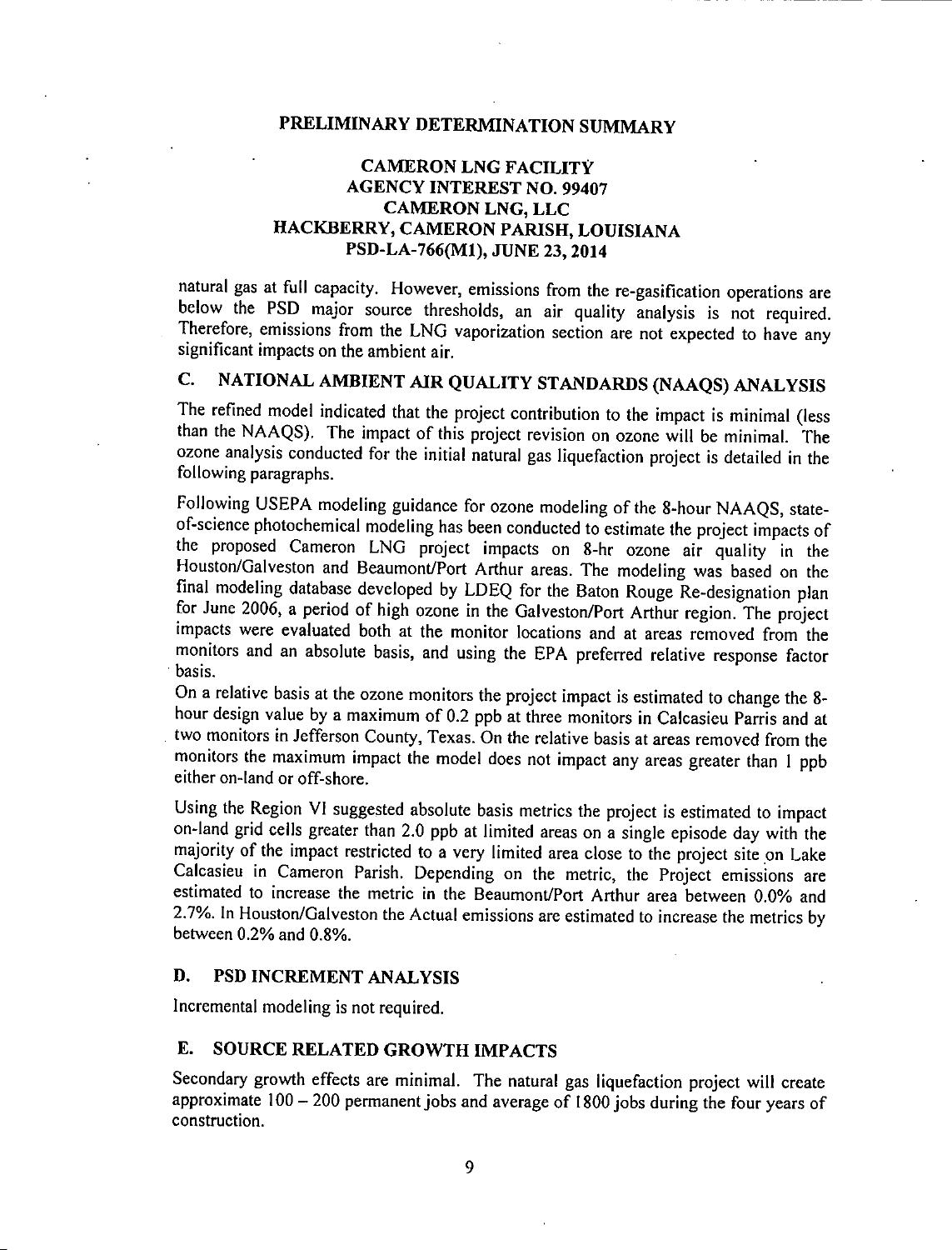### **CAMERON LNG FACILITY AGENCY INTEREST NO. 99407 CAMERON LNG, LLC** HACKBERRY, CAMERON PARISH, LOUISIANA PSD-LA-766(M1), JUNE 23, 2014

### SOILS, VEGETATION, AND VISIBILITY IMPACTS F.

There will be no significant impact on soils, vegetation, and visibility.

### G. **CLASS I AREA IMPACTS**

Breton National Wildlife Area, the nearest Class I area, is more than 100 miles from the site, precluding any significant impact.

### **TOXIC IMPACT** H.

The selection of control technology based on the BACT analysis included consideration of control of toxic emissions.

### $V_{\star}$ **CONCLUSION**

The Louisiana Department of Environmental Quality, Office of Environmental Services, has made a preliminary determination to approve the PSD permit (PSD-LA-766(M1)) for the Cameron LNG Facility near Hackberry, in Cameron Parish, Louisiana, subject to the attached specific and general conditions. In the event of a discrepancy in the provisions found in the application and those in this Preliminary Determination Summary, the Preliminary Determination Summary shall prevail.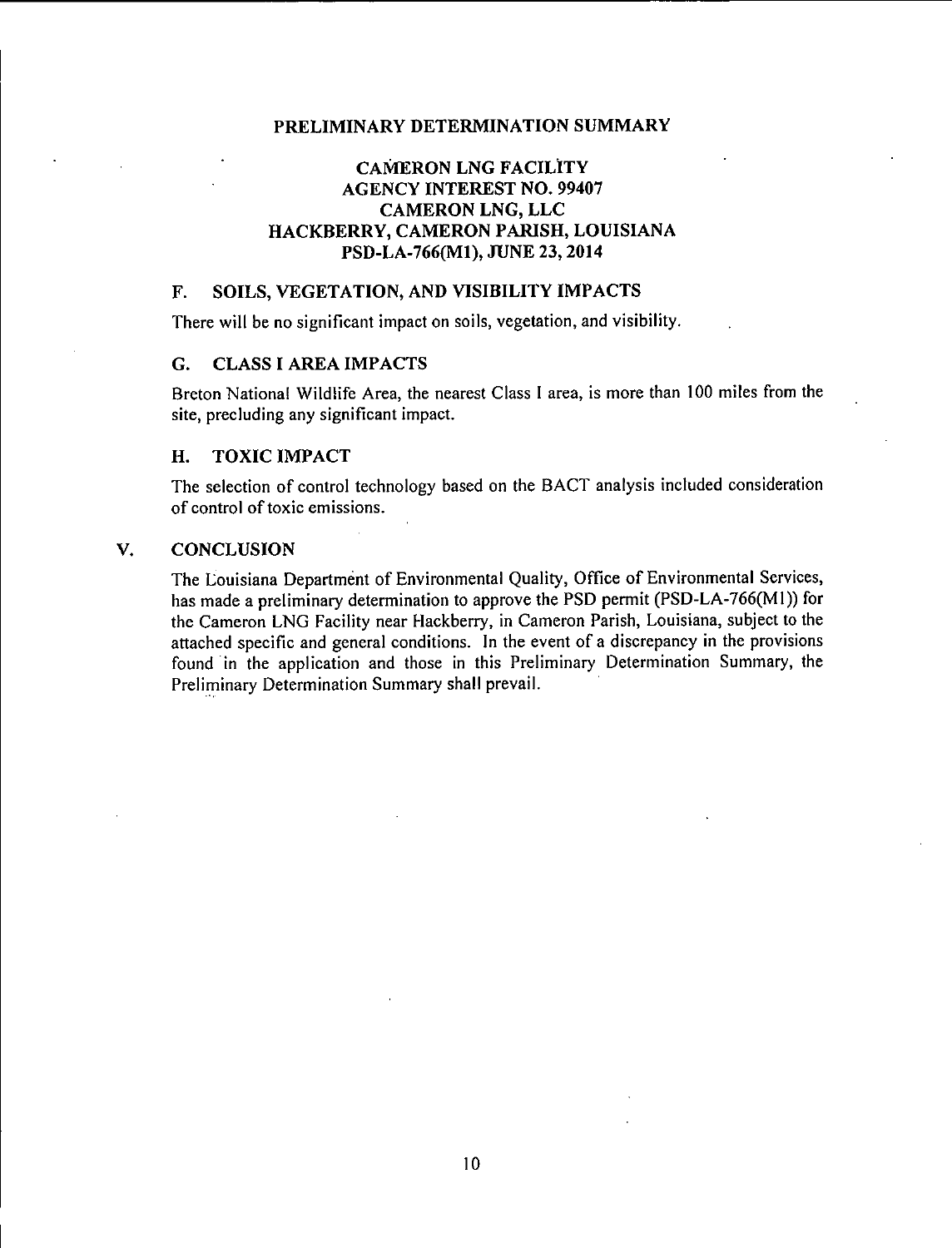### **SPECIFIC CONDITIONS**

### **CAMERON LNG FACILITY AGENCY INTEREST NO. 99407 CAMERON LNG, LLC** HACKBERRY, CAMERON PARISH, LOUISIANA PSD-LA-766(M1)

- The permittee is authorized to operate in conformity with the specifications submitted to the I. Louisiana Department of Environmental Quality (LDEQ) as analyzed in LDEQ's document entitled "Preliminary Determination Summary" dated June 23, 2014 and subject to the BACT determinations listed in Table III, and emission limitations listed in Table IV. Specifications submitted are contained in the application dated June 2, 2014 as well as additional information dated June 12, 2014.
- Permittee shall comply with the Louisiana General Conditions as set forth in LAC 33:III.537.  $2.$
- To ensure compliance with permitted emission limits, permittee shall test PM and CO emissions  $3<sub>1</sub>$ from compressor turbines (EQT0068 through EQT0073), using specified methods and procedures from New Source Performance Standards, 40 CFR 60, Appendix A: Method 5 -Determination of particulate matter emissions from stationary sources and Method 10 -Determination of Carbon Monoxide Emissions from Stationary. Use alternate stack test methods only with the prior approval of the Office of Environmental Services.
- To maintain impacts of  $NO<sub>x</sub>$  and CO emissions below the National Ambient Air Quality  $4.$ Standards (NAAQS), Permittee shall not operate or test (excluding operations during emergency situations) more than two emergency IC engines (generators or fire water pumps) at the same time.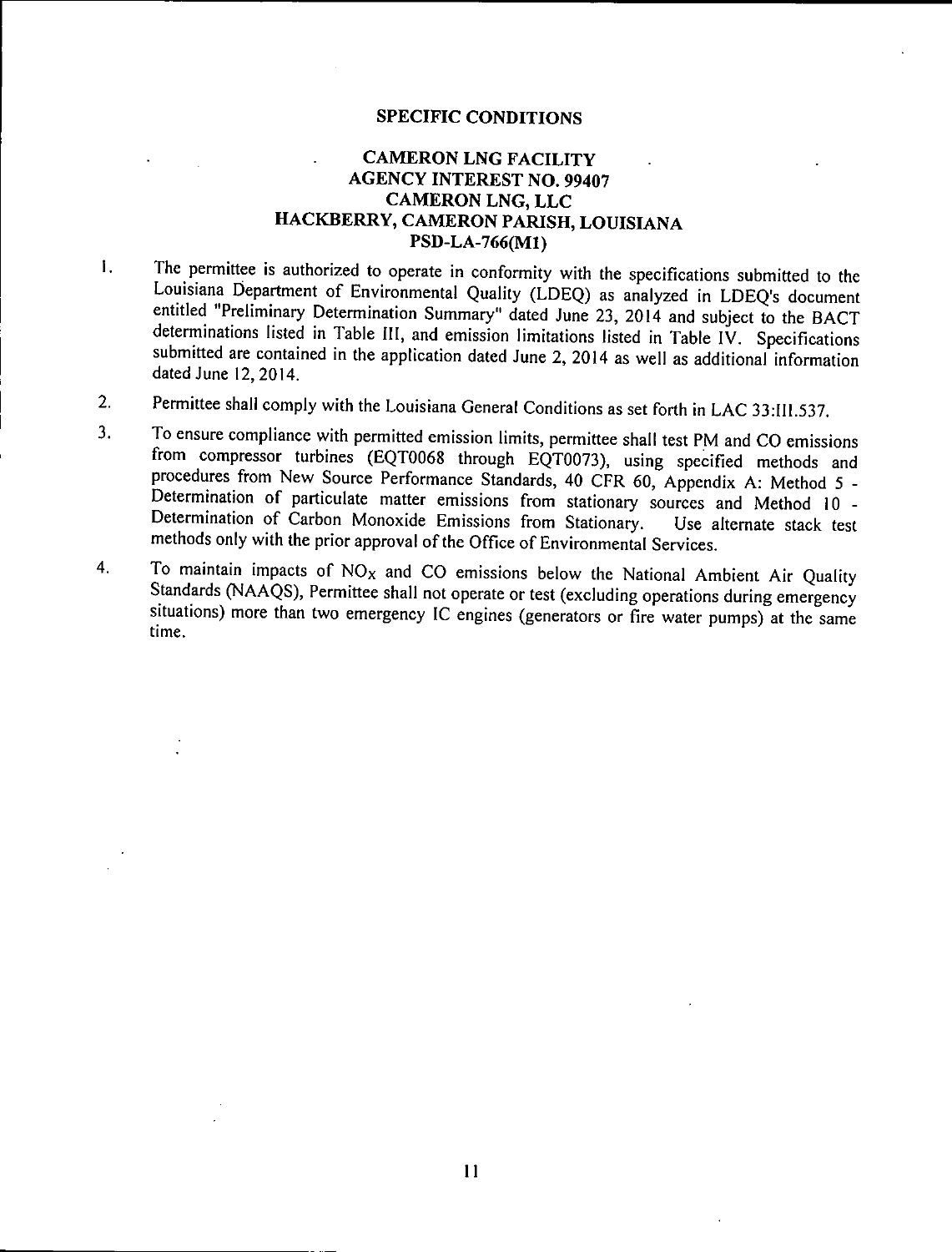### HACKBERRY, CAMERON PARISH, LOUISIANA AGENCY INTEREST NO. 99407 CAMERON LNG FACILITY CAMERON LNG, LLC PSD-LA-766(M1)

 $\ddot{\phantom{0}}$ 

### **Notes Effectiveness**  $(5/ton)$ Cost Annualized  $(S/yr)$ Cost Capital Cost  $\overline{3}$ Emissions<br>Reduction (TPY) a) Negative impacts: 1) economic, 2) environmental, 3) energy, 4) safety **Efficiency** Control  $(%)$ Impacts Negative  $\overline{e}$ Availability/ Feasibility **Control Alternatives** For NOX Notes:  $\widetilde{\mathbf{z}}$

 $\ddot{\phantom{0}}$ 

## TABLE I: BACT COST SUMMARY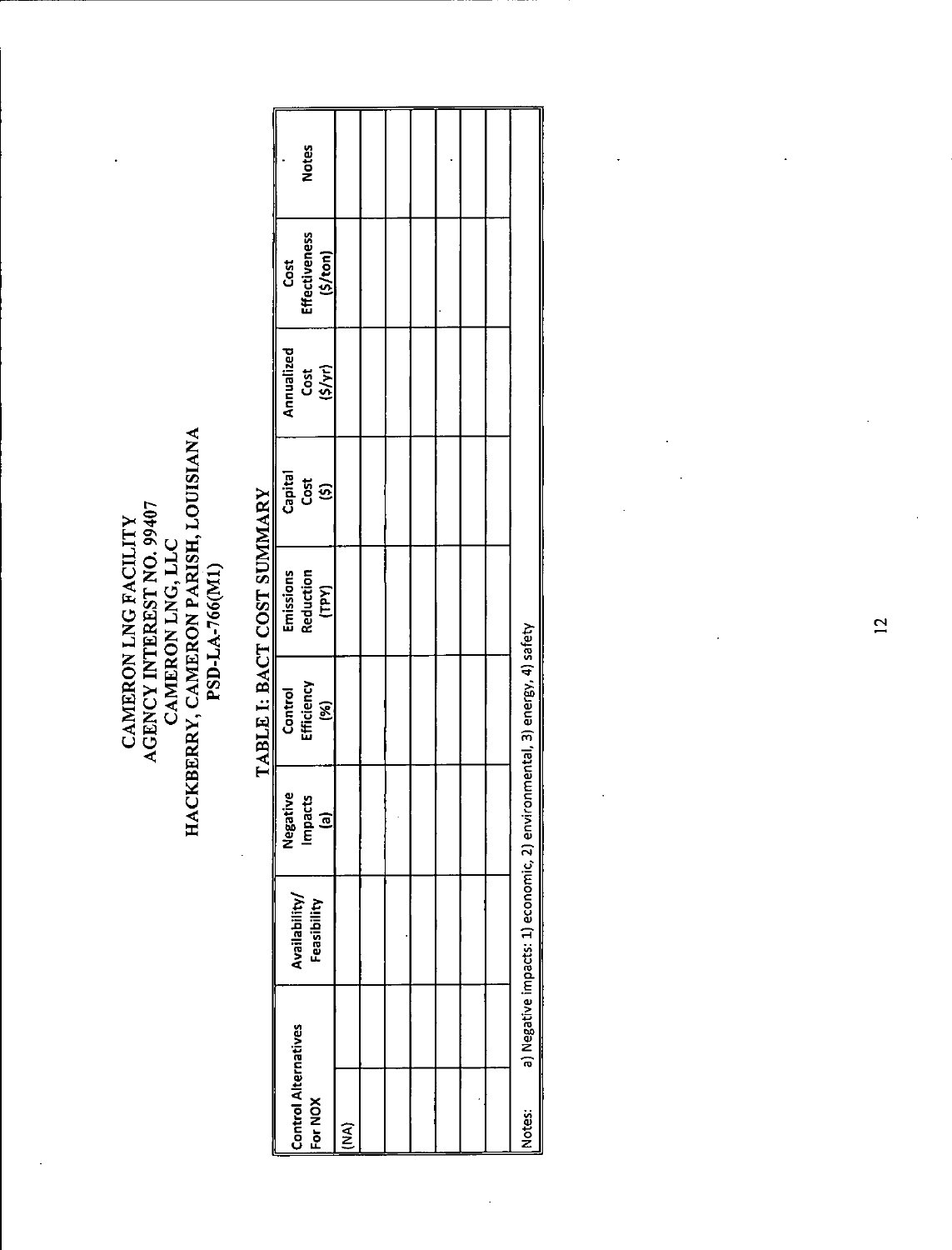## **CAMERON LNG, LLC<br>HACKBERRY, CAMERON PARISH, LOUISIANA**<br>PSD-LA-766(MI)  $\begin{array}{c} \textbf{CAMERON LNG FACILITY} \\ \textbf{AGENCY INTERIST NO. 99407} \end{array}$

|                    |         | Pollutant   Averaging   Preliminary   Significant |                        | 5<br>level  | At Monitoring Station          |         | Background   Maximum   Modeled + |                    | <b>NAAQS</b>   | Modeled PSD                                                                                                                                                                                                       | Allowable                 |
|--------------------|---------|---------------------------------------------------|------------------------|-------------|--------------------------------|---------|----------------------------------|--------------------|----------------|-------------------------------------------------------------------------------------------------------------------------------------------------------------------------------------------------------------------|---------------------------|
|                    | Period  | Screening                                         | Monitoring Significant | ซ<br>lmpa   | Monitored   Modeling<br>Values | Results |                                  | Modeled Background |                | Consumption<br>Increment                                                                                                                                                                                          | Class II PSD<br>Increment |
| IPM <sub>2.5</sub> | 24-hour | 99                                                |                        |             |                                |         |                                  |                    | 35             |                                                                                                                                                                                                                   |                           |
|                    | Annual  | <b>9.05</b>                                       |                        | ී           |                                |         |                                  |                    | Ľ              |                                                                                                                                                                                                                   |                           |
| ς<br>Σ             | 1-hour  | 35.37                                             |                        |             |                                |         |                                  | $(*)$ 3113         | $\frac{88}{1}$ |                                                                                                                                                                                                                   |                           |
|                    | Annual  | 0.86                                              | $\mathbf{r}$           |             |                                |         |                                  |                    | <b>001</b>     |                                                                                                                                                                                                                   | ጚ                         |
| 8                  | 1-hour  | 109.15                                            |                        | <b>2000</b> |                                |         |                                  |                    | 40,000         |                                                                                                                                                                                                                   |                           |
|                    | 8-hour  | 45.33                                             | 575                    | ន្ល         |                                |         |                                  |                    | 10,000         |                                                                                                                                                                                                                   |                           |
|                    |         |                                                   |                        |             |                                |         |                                  |                    |                |                                                                                                                                                                                                                   |                           |
|                    |         | NAAQS = National Ambient Air Quality Standards    |                        |             |                                |         |                                  |                    |                | (*) Project's maximum contribution to an exceedance of the NAAQS is 3.68 µg/m <sup>3</sup> . Project's maximum contribution to the maximum concentration of 3113 µg/m <sup>3</sup> is 0.00014 µg/m <sup>3</sup> . |                           |

# TABLE II: AIR QUALITY ANALYSIS SUMMARY (µg/m<sup>3</sup>)

 $\overline{13}$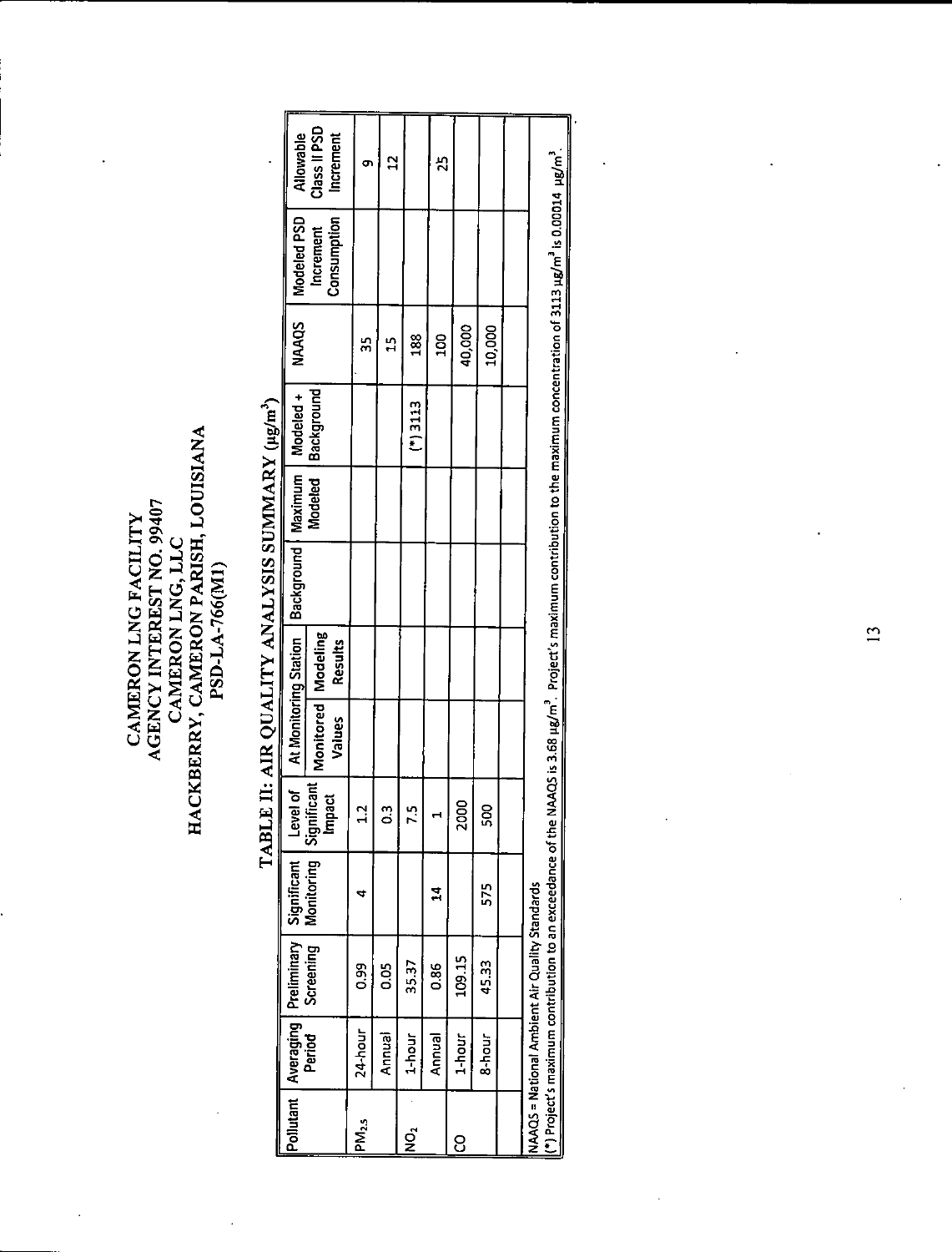AGENCY INTEREST NO. 99407<br>CAMERON LNG, LLC<br>HACKBERRY, CAMERON PARISH, LOUISIANA<br>PSD-LA-766(M1) TABLE III. BACT SELECTION CAMERON LNG FACILITY

 $\ddot{\phantom{a}}$ 

| Equipment          | PM10/PM2.5                                                                | $\check{\mathbf{2}}$                      | 8                                            | š                                                                                                                      | 9HG                                     |
|--------------------|---------------------------------------------------------------------------|-------------------------------------------|----------------------------------------------|------------------------------------------------------------------------------------------------------------------------|-----------------------------------------|
| Turbines           | Good combustion practices DLN                                             | & good combustion                         | Good combustion practices                    | Good combustion practices                                                                                              | Fueled by natural gas                   |
|                    | Fueled by natural gas                                                     | 15 ppmv @ 15% O <sub>2</sub><br>practices | and fueled by natural gas<br>0.040 lb/MM BTU | and fueled by natural gas                                                                                              | efficiency turbines<br>Use high thermal |
|                    |                                                                           |                                           |                                              |                                                                                                                        | Good combustion                         |
|                    |                                                                           |                                           |                                              |                                                                                                                        | operating practices                     |
| Water Pump &       | 40 CFR 60 Subpart IIII                                                    | 40 CFR 60 Subpart IIII                    | 40 CFR 60 Subpart IIII                       | 40 CFR 60 Subpart IIII                                                                                                 | Good combustion /                       |
| Generator Engines  |                                                                           |                                           |                                              |                                                                                                                        | operating practices                     |
|                    | Thermal Oxidizers   Good equipment design and   Good equipment design and |                                           | Good equipment design and                    | Good equipment design and                                                                                              | Fueled by natural gas                   |
|                    | proper operating practices                                                | er operating practices<br>lprop           | proper operating practices                   | proper operating practices                                                                                             | good combustion                         |
|                    | Natural gas fuel                                                          |                                           | Natural gas fuel                             | Natural gas fuel                                                                                                       | operating practices                     |
| Flare              |                                                                           |                                           |                                              | Proper plant operations and maintain the presence of the flame at the flare tips when vent gas is routed to the flares |                                         |
| Condensate Tanks   |                                                                           |                                           |                                              | Closed vent and control                                                                                                |                                         |
|                    |                                                                           |                                           |                                              | device that meet 40 CFR 60                                                                                             |                                         |
|                    |                                                                           |                                           |                                              | Subpart Kb                                                                                                             |                                         |
| Loading Operations |                                                                           |                                           |                                              | Vapor balanced loading                                                                                                 |                                         |
|                    |                                                                           |                                           |                                              | Good equipment design and                                                                                              |                                         |
|                    |                                                                           |                                           |                                              | proper operating practices                                                                                             |                                         |
| Fugitives          |                                                                           |                                           |                                              | LAC 33:11.2111                                                                                                         | <b>LDAR</b>                             |
|                    | LAC 33:III.2111: All rotary pumps and compressors                         |                                           |                                              | handling volatile organic compounds having a true vapor pressure of 1.5 psia or greater at handling conditions shall   |                                         |

be equipped with mechanical seals or other equivalent equipment

í

 $\hat{\mathcal{L}}_{\text{max}}$ 

 $\overline{a}$